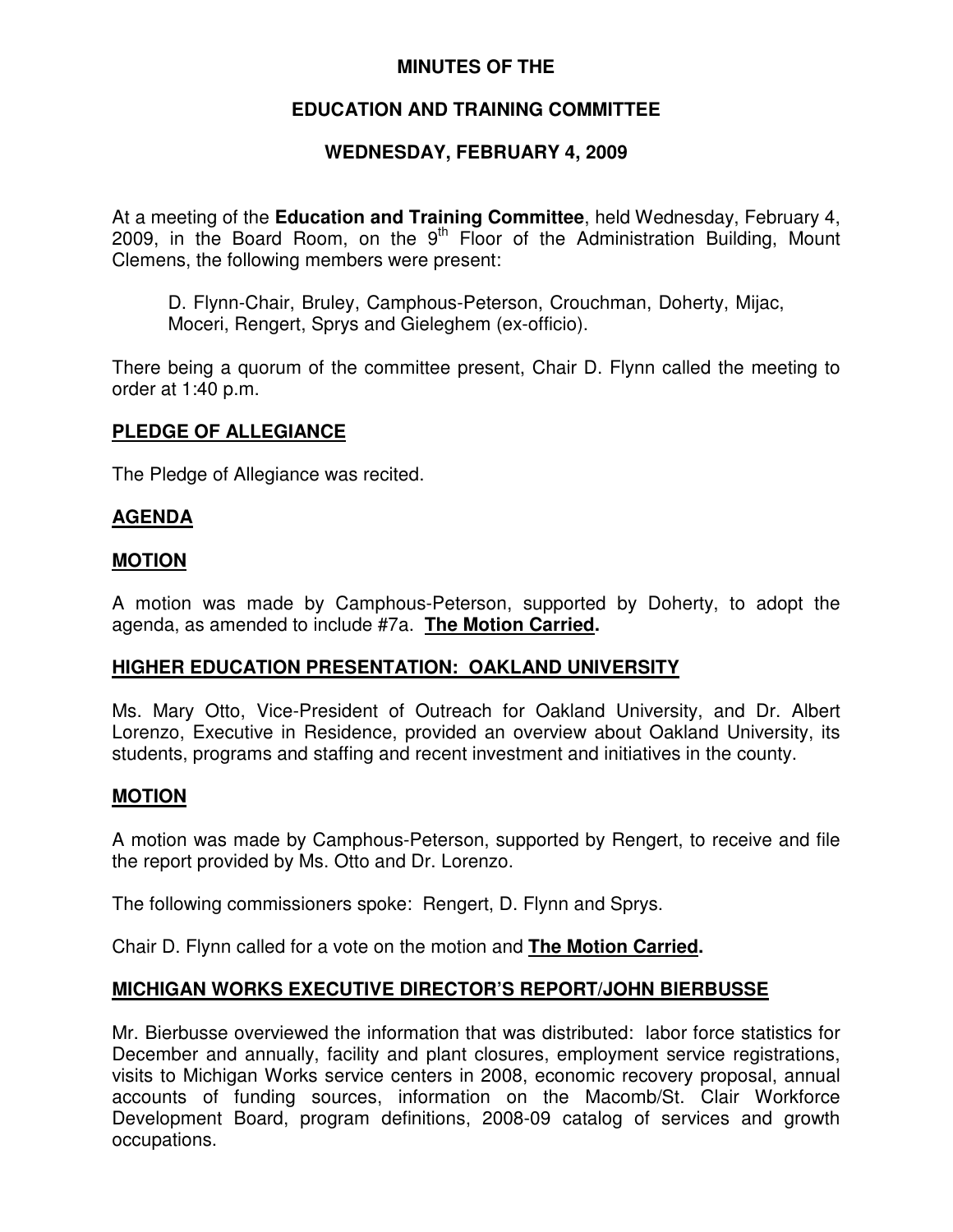## **MOTION**

A motion was made by Doherty, supported by Camphous-Peterson, to receive and file the report provided by Mr. Bierbusse.

The following commissioners spoke: Doherty, Mijac, Rengert, Bruley and Sprys.

Chair D. Flynn called for a vote on the motion and **The Motion Carried.**

## **REPORT ON MACOMB COUNTY REFERENCE & RESEARCH CENTER/ SANDY CASAMER**

Ms. Sandy Casamer, Assistant Director of Macomb County Reference and Research Center, and Mr. Ahmad Ezzeddine, Associate Vice-President of Educational Outreach and International Programs at Wayne State University, spoke about some of the changes that will be occurring.

### **MOTION**

A motion was made by Moceri, supported by Doherty, to receive and file the report provided by Ms. Casamer and Mr. Ezzeddine.

The following commissioners spoke: Rengert, Bruley and Sprys.

Chair D. Flynn called for a vote on the motion and **The Motion Carried.**

### **REQUEST FOR CHANGE IN HOURS AT MACOMB COUNTY REFERENCE & RESEARCH CENTER, EFFECTIVE MARCH 1 THROUGH APRIL 30, 2009**

### **COMMITTEE RECOMMENDATION – MOTION**

A MOTION WAS MADE BY DOHERTY, SUPPORTED BY MOCERI, TO RECOMMEND THAT THE BOARD OF COMMISSIONERS APPROVE THE REQUEST FROM SANDY CASAMER, ASSISTANT DIRECTOR OF THE MACOMB COUNTY REFERENCE AND RESEARCH CENTER, TO CHANGE HOURS OPEN TO THE PUBLIC, AS OUTLINED IN A JANUARY 28, 2009 CORRESPONDENCE, EFFECTIVE MARCH 1 THROUGH APRIL 30, 2009. **THE MOTION CARRIED.**

### **MSU EXTENSION DIRECTOR'S REPORT/PROGRAM UPDATE/MARILYN RUDZINSKI**

Ms. Marilyn Rudzinski, MSU Extension Director, highlighted programming updates that were distributed.

Ms. Anne Lilla, Housing Coordinator, gave a presentation on foreclosure, which included statistics, causes, advice and available programs and workshops.